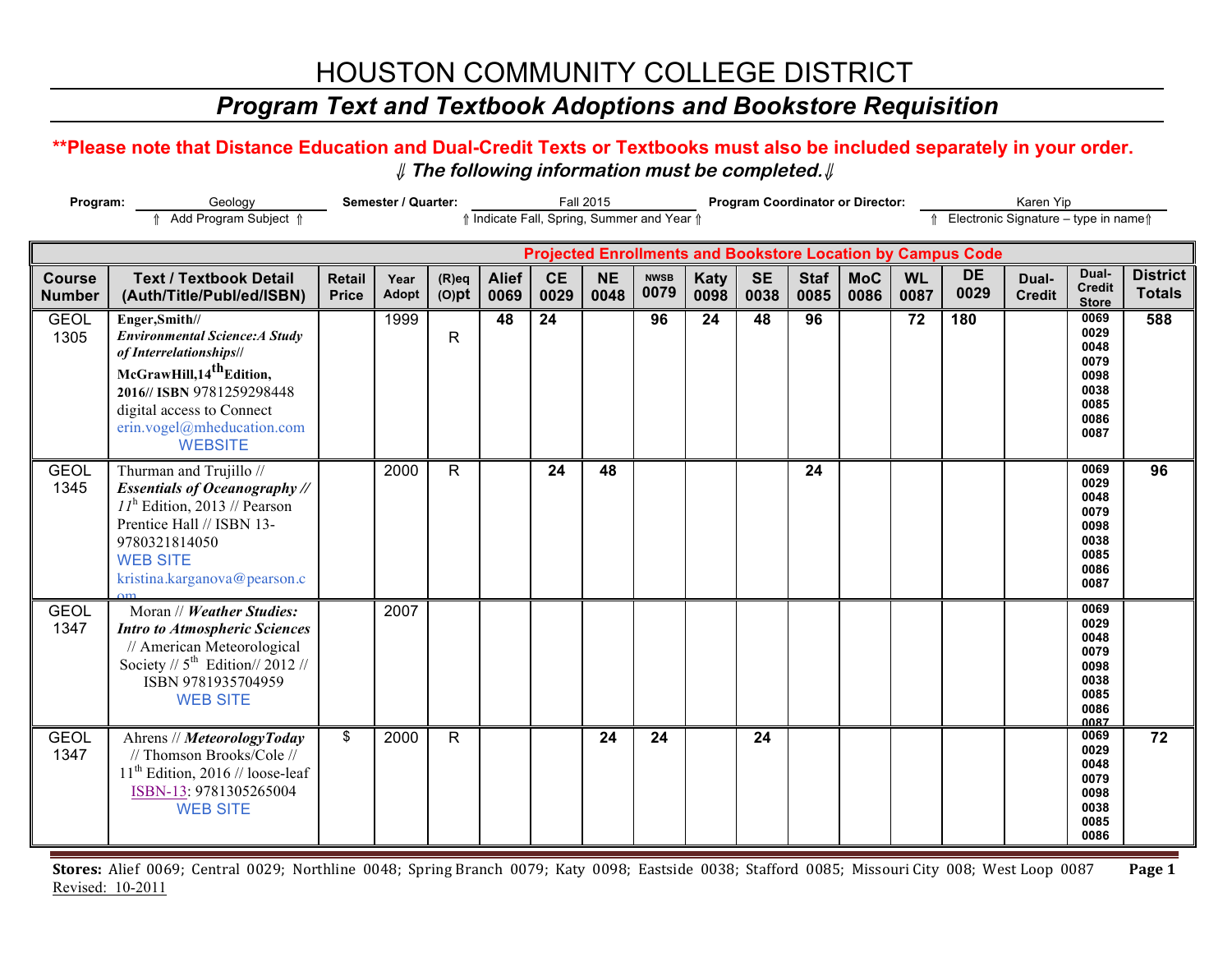# HOUSTON COMMUNITY COLLEGE DISTRICT

## *Program Text and Textbook Adoptions and Bookstore Requisition*

### **\*\*Please note that Distance Education and Dual-Credit Texts or Textbooks must also be included separately in your order.**  ⇓ **The following information must be completed.**⇓

| Program:                                                                                                     |                                                                                                                                                                                                  | Semester / Quarter:           |                      | <b>Fall 2015</b>     |                      |                                                                    |                   |                     |                     | <b>Program Coordinator or Director:</b> |                     | Karen B Yip        |                   |                   |                        |                                                                      |                                  |
|--------------------------------------------------------------------------------------------------------------|--------------------------------------------------------------------------------------------------------------------------------------------------------------------------------------------------|-------------------------------|----------------------|----------------------|----------------------|--------------------------------------------------------------------|-------------------|---------------------|---------------------|-----------------------------------------|---------------------|--------------------|-------------------|-------------------|------------------------|----------------------------------------------------------------------|----------------------------------|
| Add Program Subject 1<br>↑ Indicate Fall, Spring, Summer and Year ↑<br>↑ Electronic Signature - type in name |                                                                                                                                                                                                  |                               |                      |                      |                      |                                                                    |                   |                     |                     |                                         |                     |                    |                   |                   |                        |                                                                      |                                  |
|                                                                                                              |                                                                                                                                                                                                  |                               |                      |                      |                      | <b>Projected Enrollments and Bookstore Location by Campus Code</b> |                   |                     |                     |                                         |                     |                    |                   |                   |                        |                                                                      |                                  |
| <b>Course</b><br><b>Number</b>                                                                               | <b>Text / Textbook Detail</b><br>(Auth/Title/Publ/ed/ISBN)                                                                                                                                       | <b>Retail</b><br><b>Price</b> | Year<br><b>Adopt</b> | $(R)$ eq<br>$(O)$ pt | <b>Alief</b><br>0069 | <b>CE</b><br>0029                                                  | <b>NE</b><br>0048 | <b>NWSB</b><br>0079 | <b>Katy</b><br>0098 | <b>SE</b><br>0038                       | <b>Staf</b><br>0085 | <b>MoC</b><br>0086 | <b>WL</b><br>0087 | <b>DE</b><br>0029 | Dual-<br><b>Credit</b> | Dual-<br><b>Credit</b><br><b>Store</b>                               | <b>District</b><br><b>Totals</b> |
| <b>GEOL</b><br>1403                                                                                          | Reynolds et al //<br><b>Exploring Geology, 4th</b><br>ed // 2016 // McGraw-Hill<br>// ISBN 9781259292217<br>digital pass for Connect                                                             |                               | 2015                 | R                    |                      | 96                                                                 | 24                |                     | 72                  | 48                                      | 120                 |                    | 72                |                   |                        | 0069<br>0029<br>0048<br>0079<br>0098<br>0038<br>0085<br>$\sim$       | 432                              |
| <b>GEOL</b><br>1403                                                                                          | AGI & NAGT//Laboratory<br><b>Manual in Physical</b><br>Geology, $10^{th}$ ed//Pearson<br>Prentice Hall, 2015//ISBN<br>13-9780321944511<br><b>WEB SITE</b><br>kristina.karganova@pearson.com      |                               | 2003                 | R                    |                      | 96                                                                 | 24                |                     | 72                  | 48                                      | 120                 |                    | 72                |                   |                        | 0069<br>0029<br>0048<br>0079<br>0098<br>0038<br>0085<br>0086<br>0087 | 432                              |
| <b>GEOL</b><br>1403                                                                                          | Christiansen & Hamblin //<br>Dynamic Earth $//$ Jones &<br>Bartlett Learning//2015 //<br>ISBN 9781449659844<br><b>WEB SITE</b><br>kswartz@jblearning.com                                         |                               | 2014                 | R                    | 24                   |                                                                    |                   | 120                 |                     |                                         |                     |                    |                   |                   |                        | 0069<br>0029<br>0048<br>0079<br>0098<br>0038<br>0085<br>0086<br>0087 | 144                              |
| <b>GEOL</b><br>1403                                                                                          | Hamblin, Howard //<br><b>Exercises in Physical</b><br><b>Geology</b> // Pearson Prentice<br>Hall $// 12th Edition, 2005$ //<br>ISBN 0-13-144770-X<br>kristina.karganova@pearso<br>n.com WEB SITE |                               | 1998                 | R                    | 24                   |                                                                    |                   | 120                 |                     |                                         |                     |                    |                   |                   |                        | 0069<br>0029<br>0048<br>0079<br>0098<br>0038<br>0085<br>0086<br>0087 | 144                              |

Stores: Alief 0069; Central 0029; Northline 0048; Spring Branch 0079; Katy 0098; Eastside 0038; Stafford 0085; Missouri City 008; West Loop 0087 Page 2 Revised: 10-2011